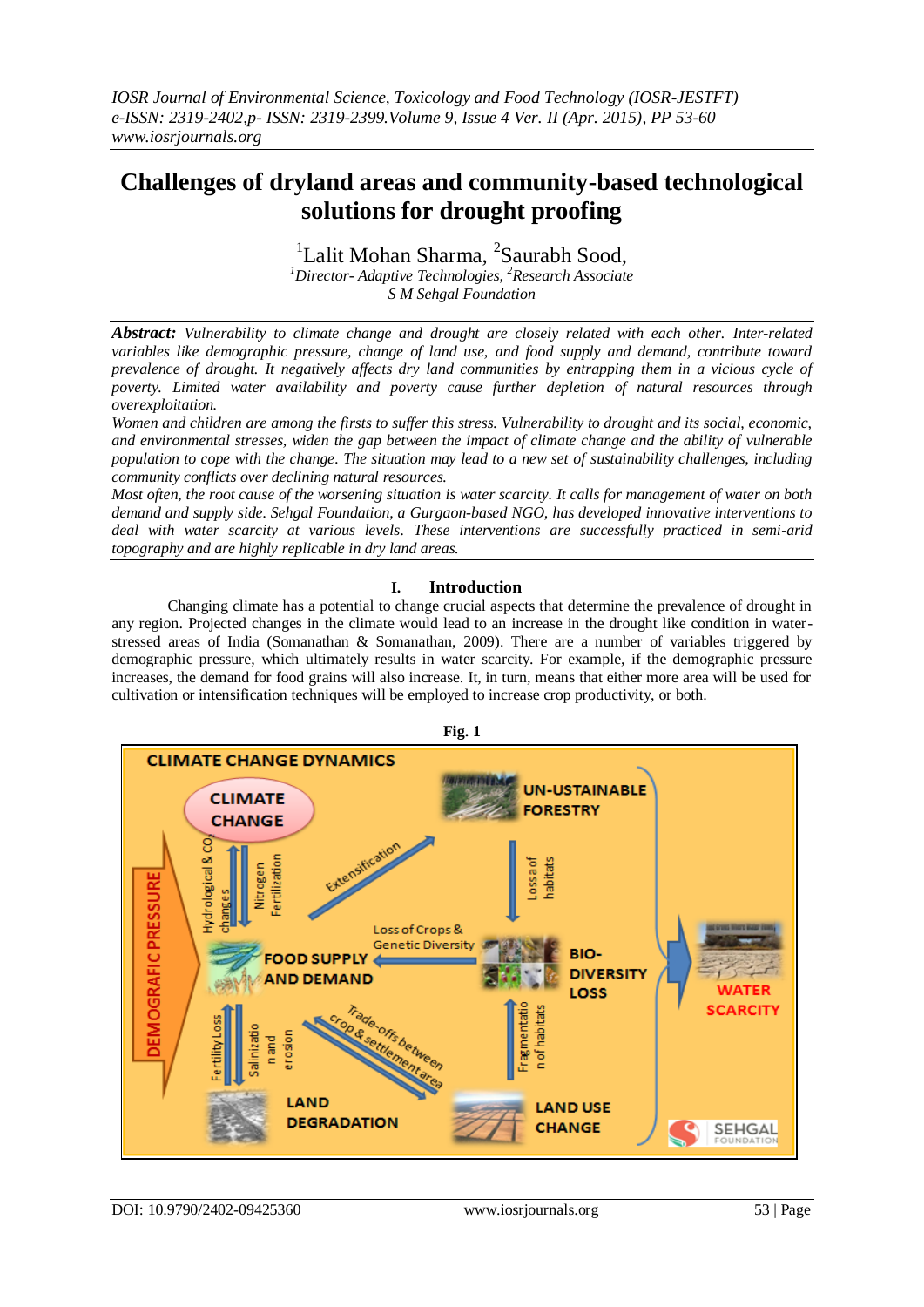# *Challenges of dryland areas and community-based technological solutions for drought proofing*

As more and more area is required for urbanization and agriculture, unsustainable measures of intensification or unchecked change in land use exert pressure on forest resources. It could lead to the loss of biodiversity and affect food supply, resulting in land degradation. Even though the factors depicted in Fig. 1 are not exhaustive, they outline the complex nature of drought determinants. The immediate impact of drought is a reduction in agricultural yields, but there is also a loss of livelihood and a negative impact on rural economy (World Bank, 2011). Moreover, this has a bearing on the lives of poor communities living in the rural areas.



If we look at the lives of rural poor, their livelihood is intricately dependent on natural resources, such as land (agriculture, grazing, fuel etc), water, and sensitive agri-ecology associated with farming, throughout their lifetime. Any change in these natural resources increases sensitivity to stress, which can be classified as economic, environmental, or social. Fig. 2 depicts this typical relationship.

Within the community, women and children are especially prone to social implications caused due to these stresses (Olsson et al., 2014). For example, children's education suffers in case of financial crunch or increased work pressure. Similarly, women are the worst sufferers of reduction in available water. To ease the situation for women and children, we need to emphasize developmental needs of women and children.

### **II. Climate Change And Drought**

Climate change and drought vulnerabilities are inherently dependent. The communities residing in arid or semi-arid areas, like Mewat, are primarily dependent on groundwater for daily consumption. Working together with rural communities of Mewat at Sehgal Foundation, we have observed that, in Mewat, intensity of rainfall is increasing whereas number of rainy days is decreasing. These conditions generate larger runoffs but the groundwater recharge, already minimal due to high ground gradient, is reduciing further. Runoff water flows out fast, limiting the time of water concentration for percolation.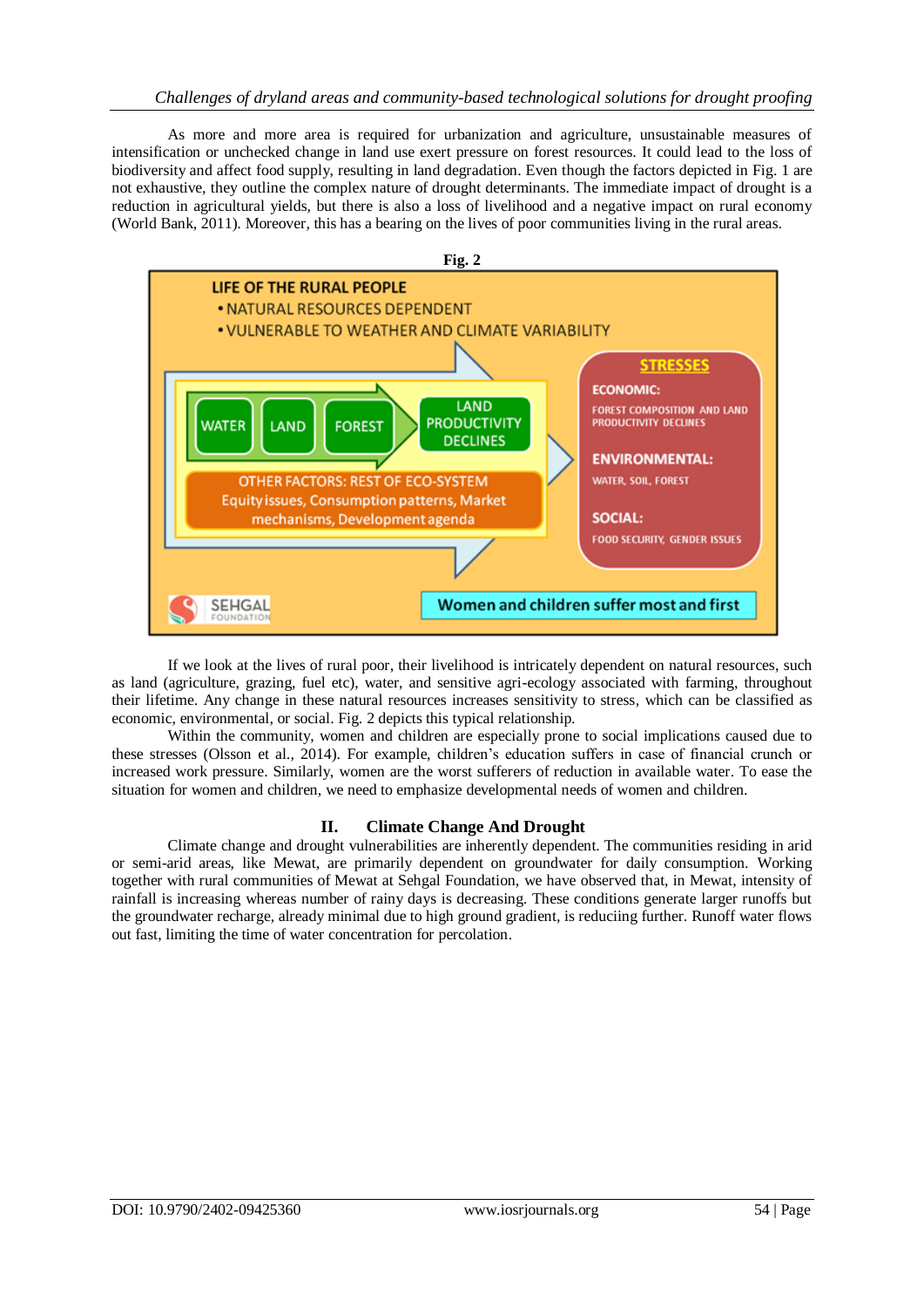

Reduced recharge causes lower availability of water in such areas, leading to increased vulnerability of small and marginal farmers. Hence, the lower availability of water for irrigation changes soil moisture regimes and decreases farmers' capacity to cope with the situation. Fig. 3 shows how climate change leads to vulnerability loop.

To address this ever-widening gap between the impact and ability to adapt, we need to tackle each of these interrelated factors, besides including new sustainability challenges confronting us. Possible dangers like increase in incidence of vector-borne diseases, risks to livestock health, and even the impact of changing environment on human mental health, are new avenues that need to be explored. Fig. 4 depicts the sustainability challenges arising due to climate changes.



DOI: 10.9790/2402-09425360 www.iosrjournals.org 55 | Page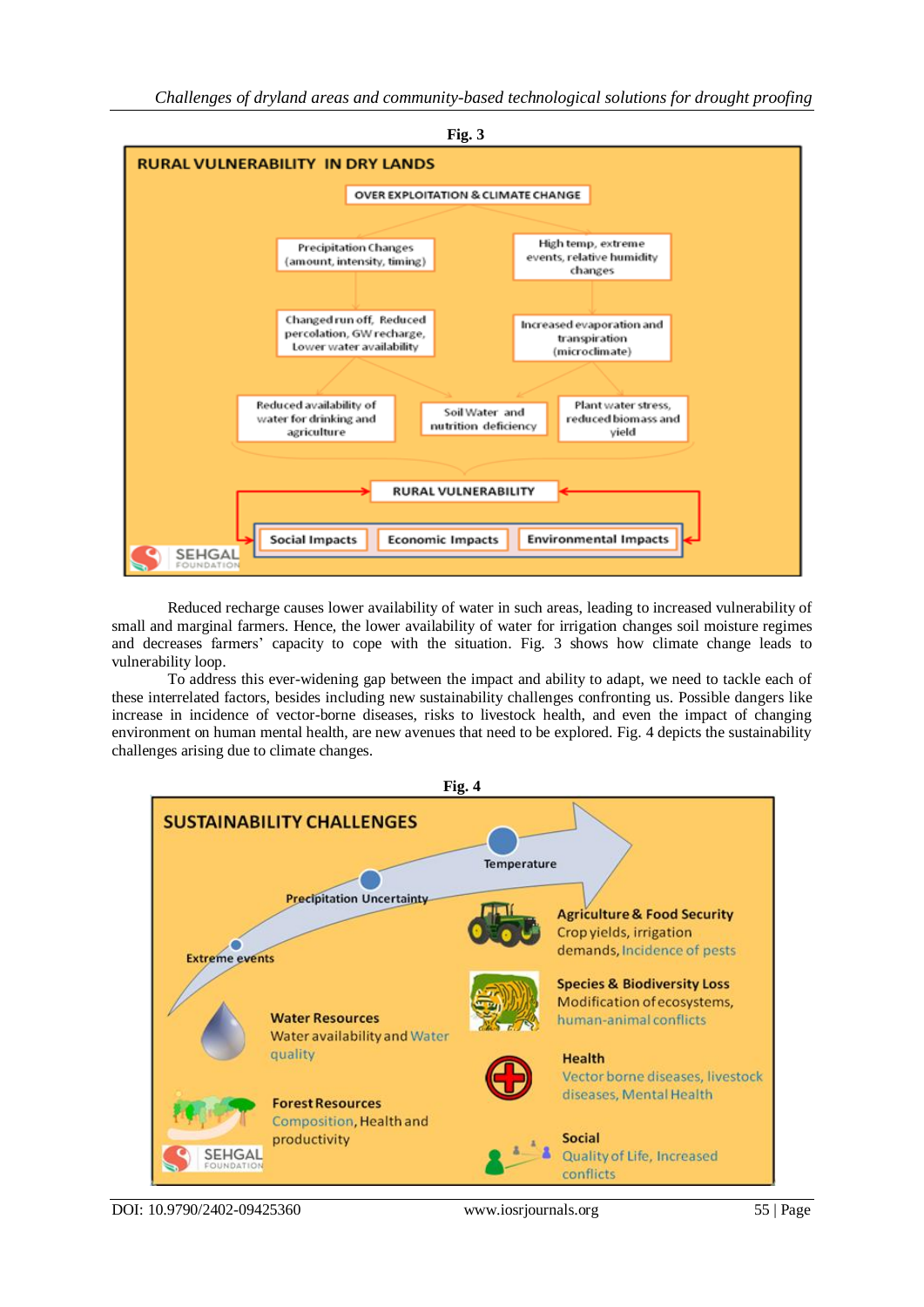Poverty trap, formed by climate caused drought-like conditions, aggravates social, economic, and environmental stresses. Overall, it affects the quality of life and well-being of people. Cases of unrest arising over water resources are evident in Mewat (Sharma, Satyavada, & Chowdhury, 2012). In future, it may also lead to inter- and intra-community conflicts over resources.

## **III. Approach of Sehgal Foundation**

Sehgal Foundation, an NGO, works on both supply and demand side of water management. It is crucial to work on both the ends because if you only increase the availability of water, it will lead to an increase in demand, and thereon, consumption. For instance, with more available water resources, farmers can switch to water-intensive cash crops. It may even worsen the water situation in the region. Hence, we have to address both demand and supply components simultaneously.

Emphasizing the conjunctive use of surface and groundwater on supply side, Sehgal Foundation works on soil moisture, irrigation, surface, and groundwater, besides potable water. Fig. 5 lists some of the successful interventions of Sehgal Foundation in past.

On demand side, sensitization activities among community members are of prime significance. The community needs to realize that water scarcity is bound to happen in semi-arid regions and it is only going to worsen in future due to climate changes and demographic pressure. With this realization, community can start working by designing needed solutions, considering the future hikes and demands, employing local traditional knowledge. It will increase the preparedness of communities to adapt counter measures.



Generating awareness and capacity building is the next step. Once the community members are aware of present and upcoming water situation and know that some measures need to be taken, they will also start conserving water and use it effectively. To support and sustain such community initiatives, Sehgal Foundation integrates capacity building with institution building at village level and link these with the government mechanisms.

Few innovative interventions Sehgal Foundation demonstrated in Mewat for adaptation are:

### **IV. Tier Rain Water Harvesting System**

In three-tier rainwater harvesting system, water from rooftops of houses is collected in a household tank of 20,000 litres capacity. Surplus water from this tank is collected in another cluster tank of 100,000 litres capacity. Once the cluster tank is full, its surplus is collected in a village tank with 300,000 litres capacity.

Unlike cluster and household tanks, water collected in village tank is not fit for drinking. It can be used for other household purposes. Post monsoon, once the water in the village tank gets over, water from village pond is channelled to the village tank to meet water demand of villagers. It is passed through a roughening filter.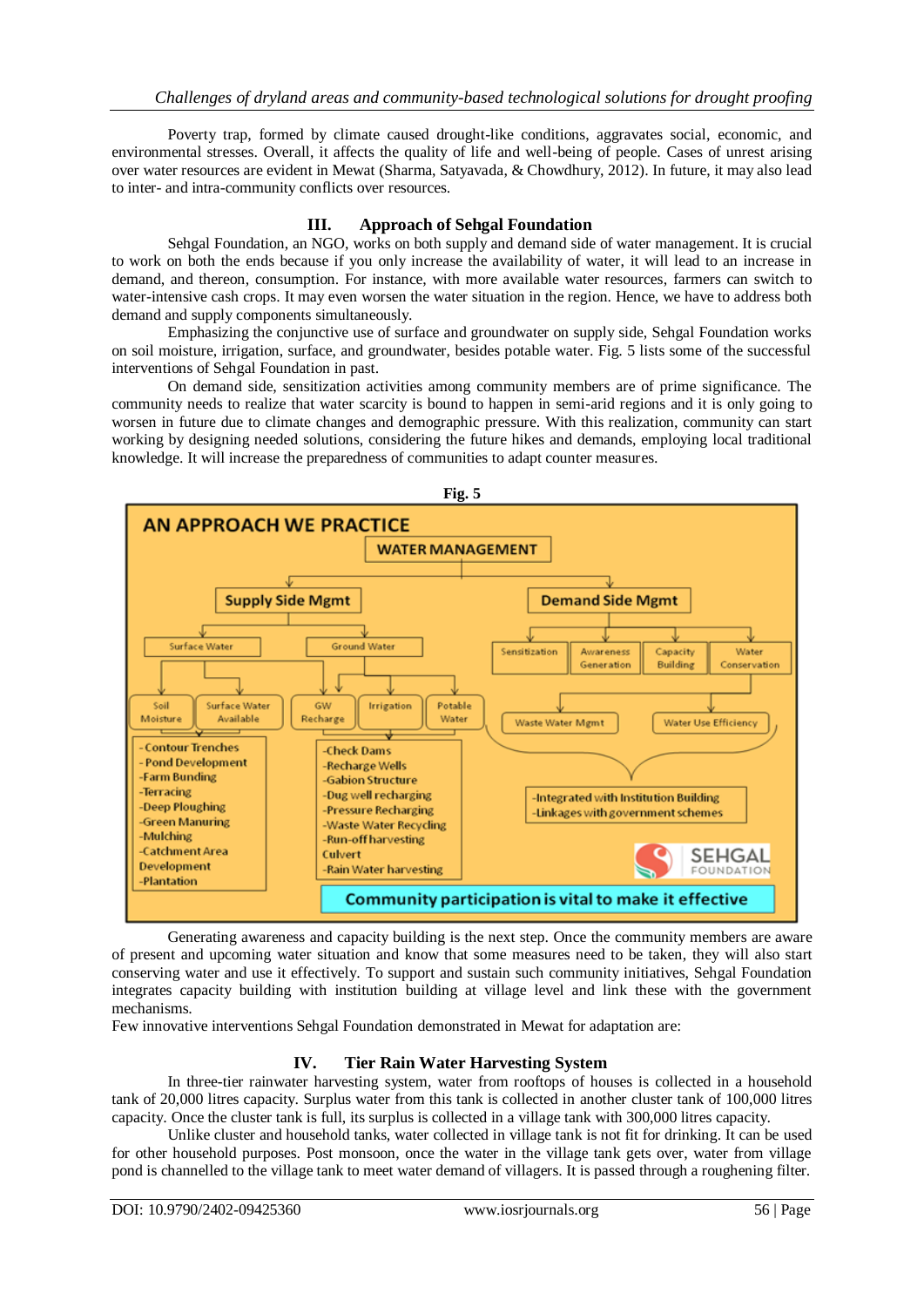

# **V. Creating freshwater pocket within saline aquifer**

Groundwater salinity is a widespread problem around the world with adverse consequences on health, soil quality, and overall eco-systems. The major consequences are scarcity of water even for domestic use and rise in the level and spread of groundwater salinity. Sehgal Foundation developed an innovative technique of creating a pool of fresh groundwater within saline aquifer. It creates freshwater pocket within saline aquifer by recharging harvested rain water to address the need of potable water. Through this innovative recharging, the recharged rainwater does not get mixed with the existing saline groundwater. Instead, it forms a pool of fresh water in saline aquifer. Water from this pool can be extracted without getting it mixed with saline groundwater. This innovation also eliminates the need of cost-intensive provisions of water storage structures to store rainwater for fulfilling the domestic water needs. Thus, saline aquifer rendered otherwise unsuitable or useless, can be used.

The model is a sustainable solution for creating potable water availability in saline groundwater areas (Sharma, 2014). The model has high replication and scaling potential in regions with saline groundwater and coastal areas where seawater ingress poses major salinity challenge.



DOI: 10.9790/2402-09425360 www.iosrjournals.org 57 | Page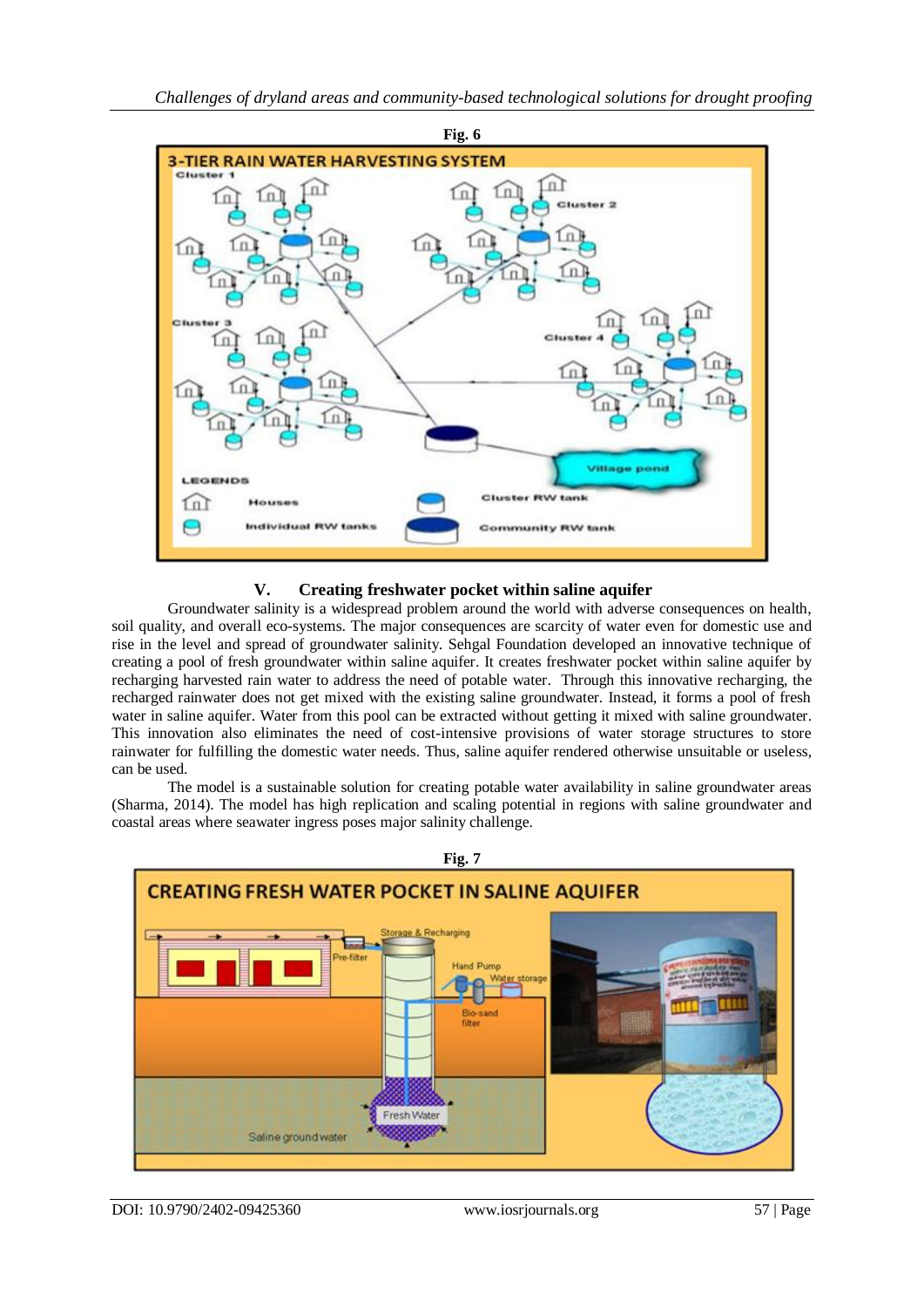## **VI. Revival Of Traditional Village Structures**

Sehgal Foundation's Water Management program is able to revive traditional water structures with the help of community members.



The structure shown in the photo (left) is a 500-years-old stepped well, which had lost its capacity to catch and hold monsoon runoff and store it for dry seasons. After revival, the structure helps in recharging groundwater using rains.

In India, almost all arid and semi-arid areas have such structures, located at strategic locations to form good harvesting point. Unfortunately, these structures are in bad shape and in dilapidated condition cannot hold monsoon runoffs. With little efforts, we can rejuvenate these structures and make them potential sites of rainwater harvesting.

A village pond is important due to its multiple uses. The use of water in a pond is much more efficient than any other water structure as it can be re-used several times. As shown in pictures, these ponds have dense tree cover on its edges. It is a traditional technique to prevent water loss due to evaporation. It works by cutting sunlight, casting shadows and diverting the winds. Orientation of the tree lines is across the movement of sun, so that the water will remain under shadow. Trees will deflect wind from pond, and thus, will help in reducing the loss of water due to evaporation.



**Fig. 9**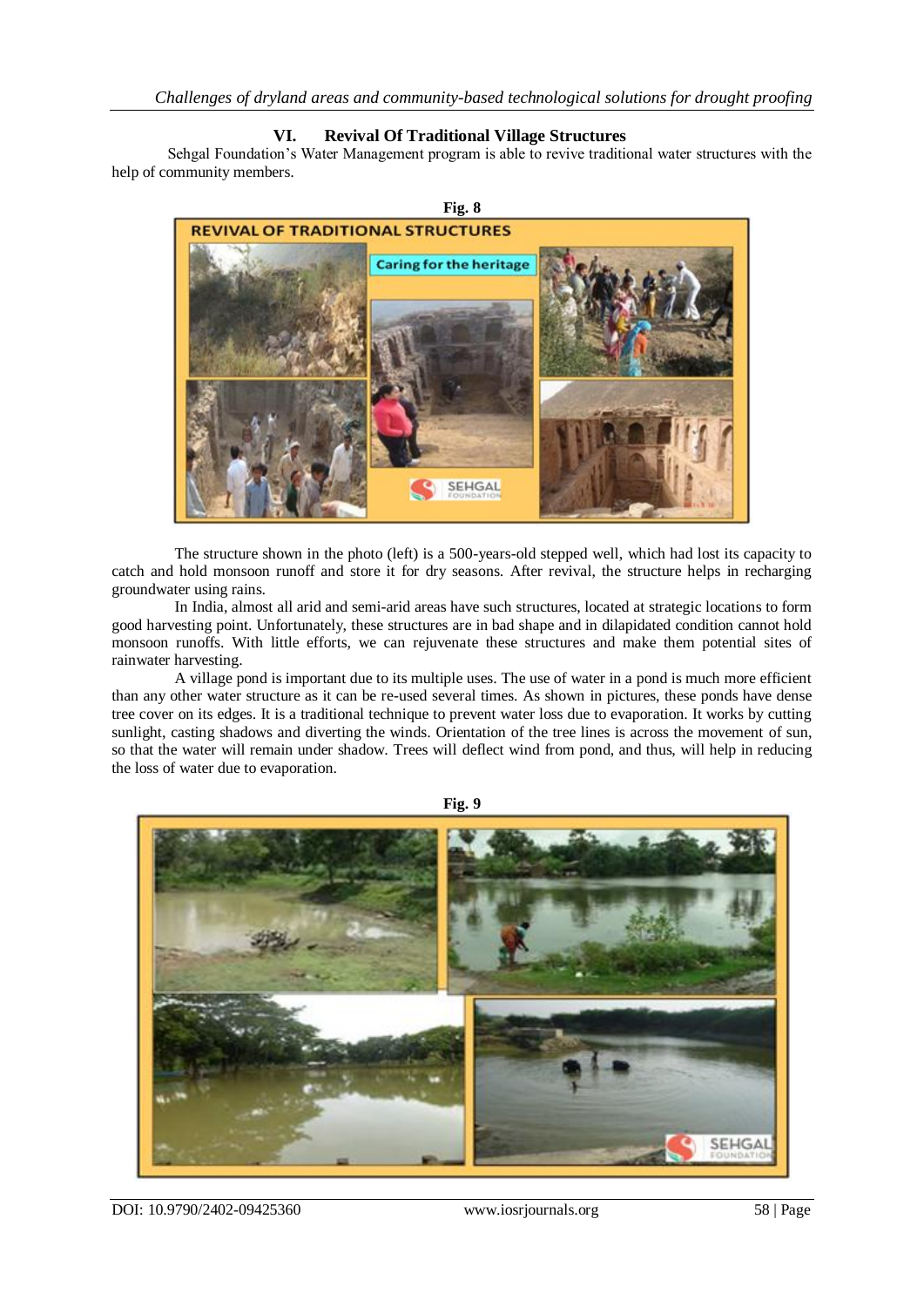Sehgal Foundation also plans to minimize the loss of water due to evaporation by using other techniques like synthetic floating water surface covering. A floating evaporation barrier is very useful in checking the evaporation rate. Sehgal Foundation used duckweed to cover the surface of pond to reduce loss of water due to evaporation. It also plans to experiment with a synthetic evaporation barrier to cut the water loss by 80%. Most of the village ponds today have become a dumping place of wastewater. A diversion drain can divert this wastewater from storage and catchment area of pond and recycle it. To trap silt flowing into the pond, silt traps (contour walls) can be used. They help in sustaining the pond storage capacity and thus enhance the effective life of the structure.



# **VII. Turning road culvert into runoff harvesting structure**

A curved wall on the upstream of culvert is used to prevent erosion due to gully formation in downstream fields. It collects runoff water and allows its percolation into ground, before water starts overflowing. This point recharge augments groundwater recharge.



The concentration of runoff is reduced on downstream, helping in preventing loss of fertile soil due to erosion by increased runoff pressure. Such a process is highly effective and needs minimal cost input. Culverts can:

- Collect run-off on upstream side
- Recharge collected run-off

It reduces:

- Erosion of top fertile soil
- Gulley formation in agriculture fields